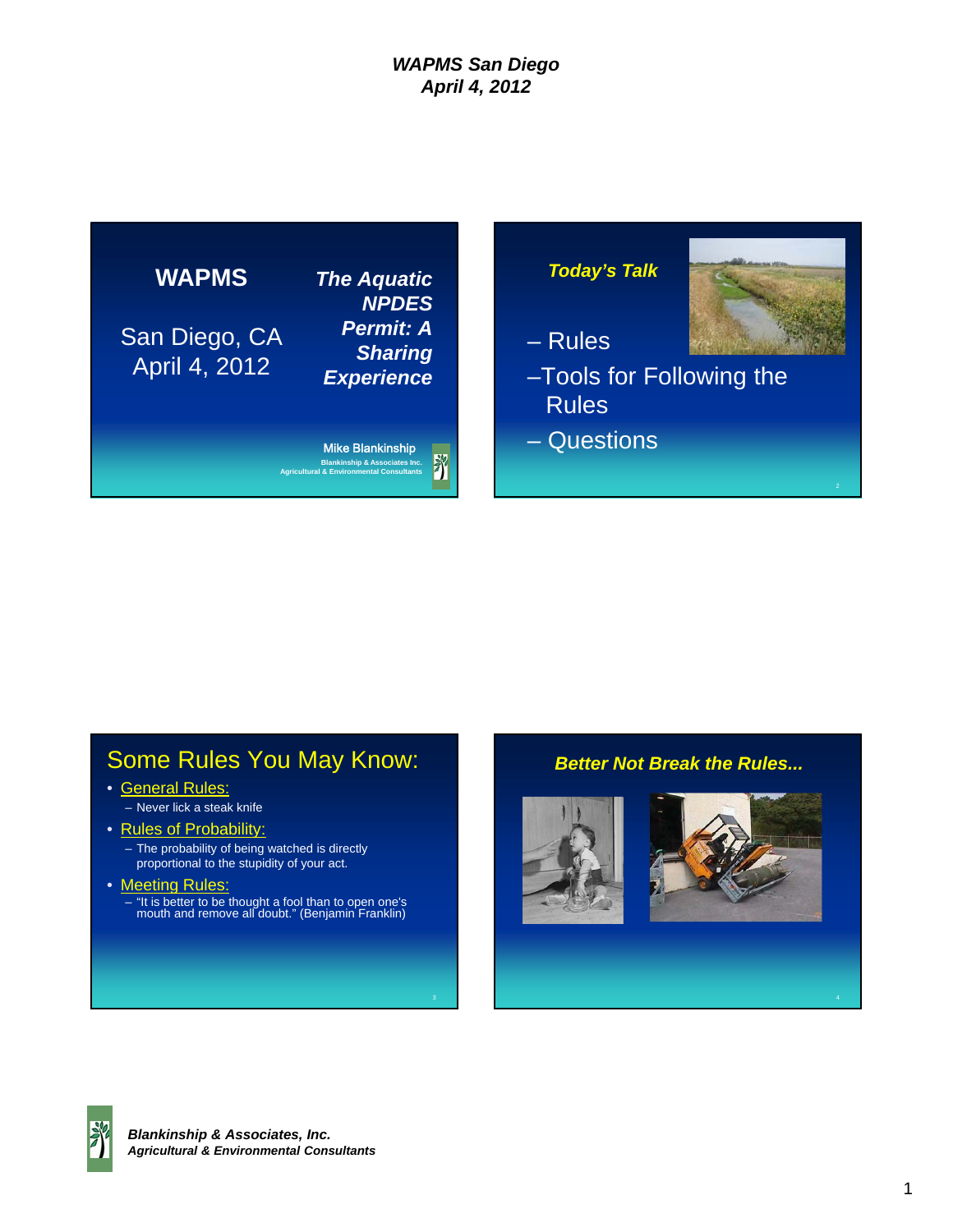| <b>Rules</b><br><b>Registrations</b><br>– USEPA<br>$-$ DPR                                                                                                                                                                | <b>Why Have Rules?</b>               |
|---------------------------------------------------------------------------------------------------------------------------------------------------------------------------------------------------------------------------|--------------------------------------|
| - Emergency Exemptions (Section 18)<br>- Special Local Need (Section 24c)<br>• Permits<br>- County Ag Dept: Restricted Materials<br>- CDFG: Project-Specific 1600<br>- Local County Requirements (Marin, Santa Clara, SF) | <b>Because there is</b><br>a Problem |
| - State Water Resources Control Board: NPDES<br>• Injunctions<br>- Environmental Advocacy Driven<br>- Court Enforced<br>- Three to Know About                                                                             |                                      |

#### *What's the Problem?*

- **People don't like pesticides**
- **People really don't like pesticides in their water**
- **Risk = Toxicity, right?**
- **1996 Talent Irrigation District** – **leaking gate releases acrolein-treated**
- **water; 92K steelhead die**
- **On-going Clean Water Act 303(d) List**



#### 2010 303(d) List: California's 2,496 Impaired Surface Waterbodies



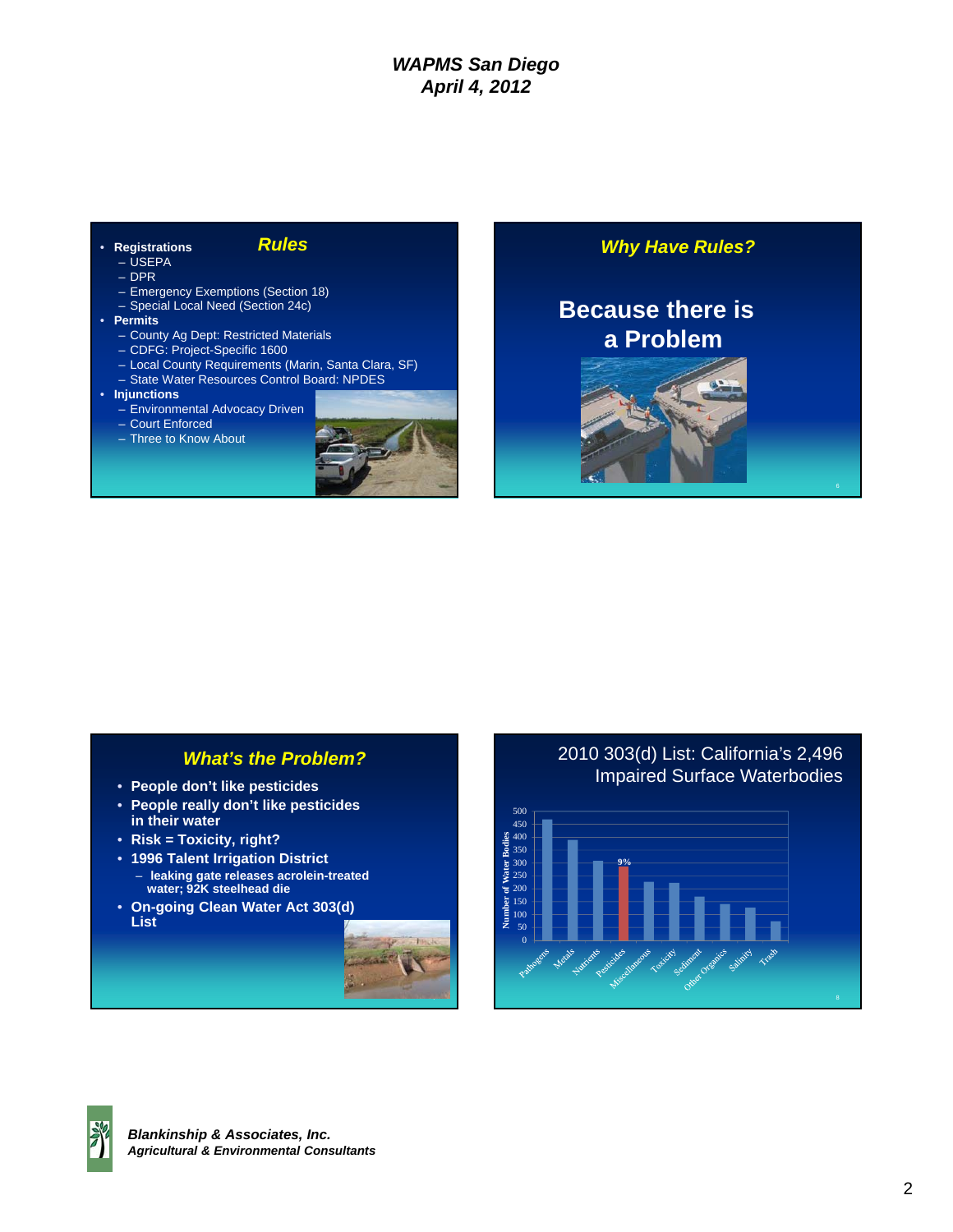

#### 2010: California's Number of Pesticide-Specific Impaired Water Bodies **300 250 Number of Water Bodies**  Number of Water Bodies **200 150 100 50 0 Legacy Chemicals**: DDT, Dieldrin, Chlordane,Toxaphene, Endosulfan

**"The vast majority of studies in California that have included TIE evidence have demonstrated that water toxicity is caused by pesticides."**

Source: "Toxicity in California Waters", SWRCB October 2011.



#### *What's a Solution? NPDES*

- **N**ational **P**ollutant **D**ischarge **E**limination **S**ystem
- Part of the Federal Clean Water Act
- Typical Uses: stormwater, construction, industrial discharges
- Benefits:
	- Protect water quality
	- Allows discharge
	- Provides legal protection



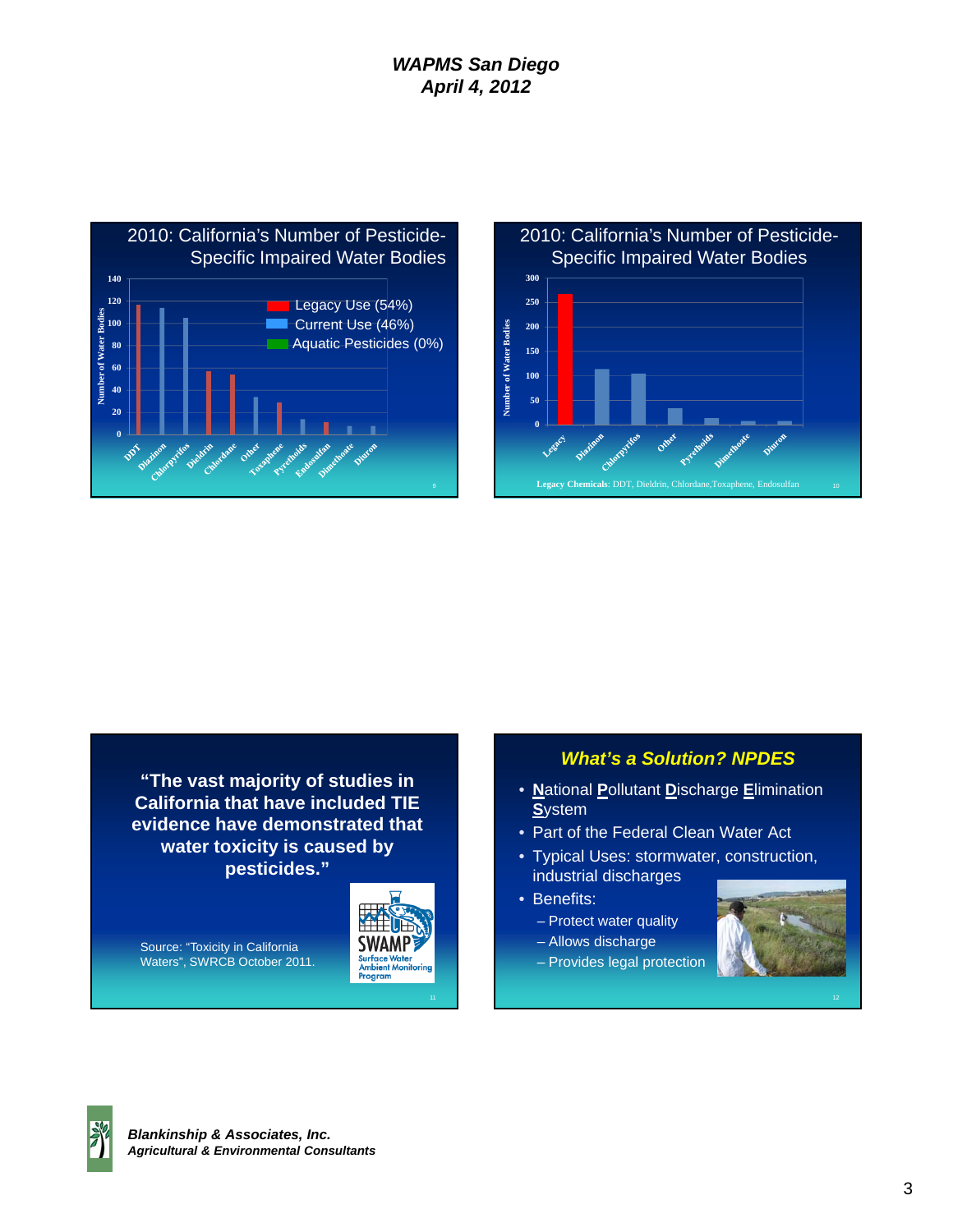## *Do I Need an NPDES Permit?*

- You "discharge" a "pollutant" to "Waters of U.S."
- Your pesticide application leaves a "residue"
- The residue is present >7 days in the treatment area
- Perceived CWA Violations and Subsequent Citizen Lawsuits Concern You





#### *The EPA Pesticide General Permit (PGP)*

- Does not apply in CA
- NOI was due Jan 12, 2012
- Does not apply in CA



# *The Ca NPDES Aquatic Pesticide Weed Permit*

- Submit Notice of Intent (NOI)
- Prepare and Execute an Aquatic Pesticide Application Plan (APAP)
- APAP requires sampling & analysis
- Report Annually



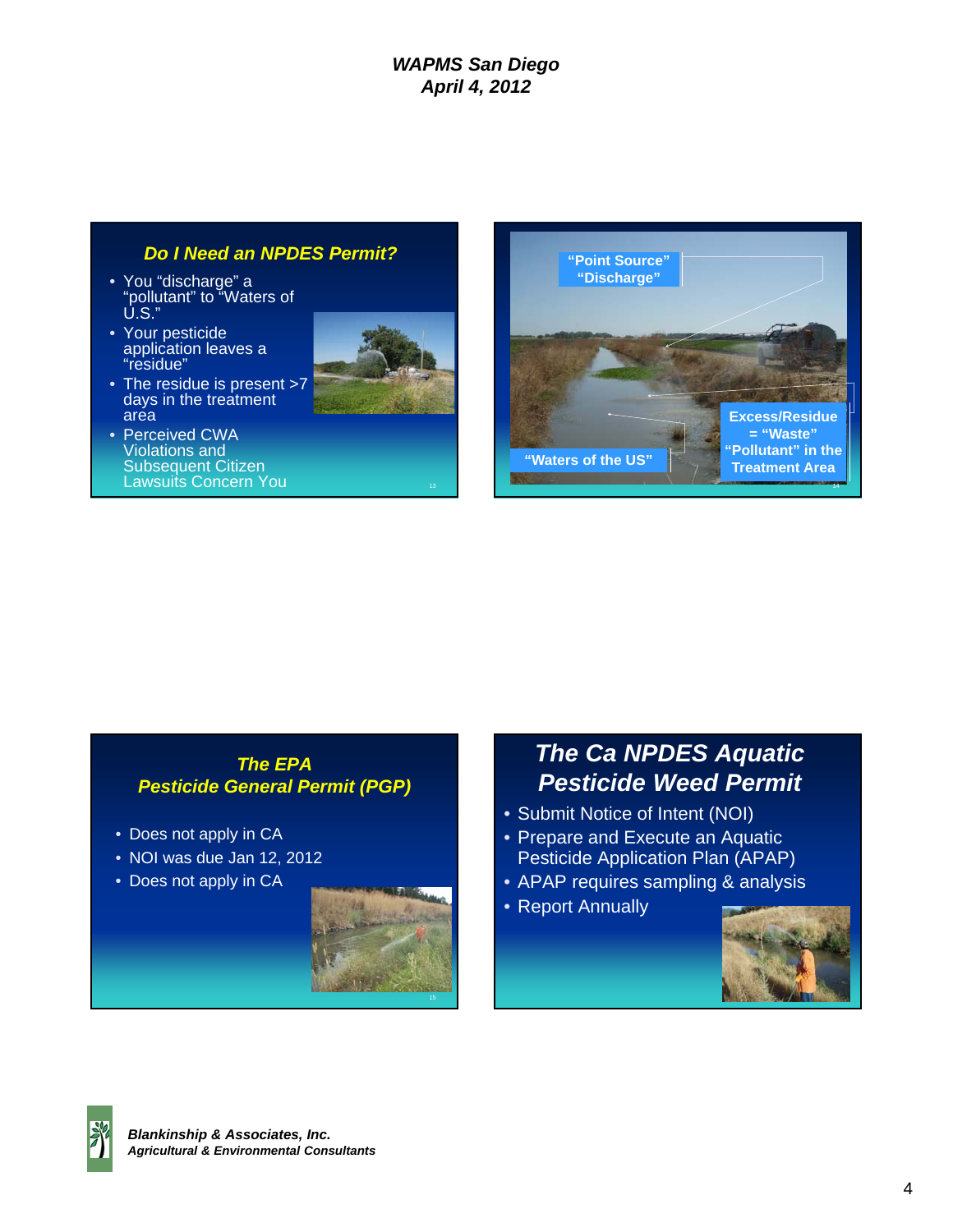## *Permit "Sharing"*

- 2001-2004: Emergency Permit **Options** 
	- Individual
	- Regional
- Regional Approach Required:
	- "Similar pesticides and application methods"
	- "Representative projects"

## *Permit "Sharing"*

#### • Formal

- –Joint Exercise of Powers Agreement (JEPA)
- Informal
- –Hand Shake
- –Trust Factor



### *Permit "Sharing"*

- Advantages
	- Cost
	- Simplicity
	- Speed
- Disadvantages
	- Weakest Link
	- Risk Management
	- Bureaucracy



## *Permit "Sharing"*

- Common Sharing Scenarios – Neighbors
	- Good Examples:
		- Irrigation Districts
	- Flood Control Agencies
	- Bad Example:
	- Drinking Water Reservoirs
- Can I share now?
	- Depends……